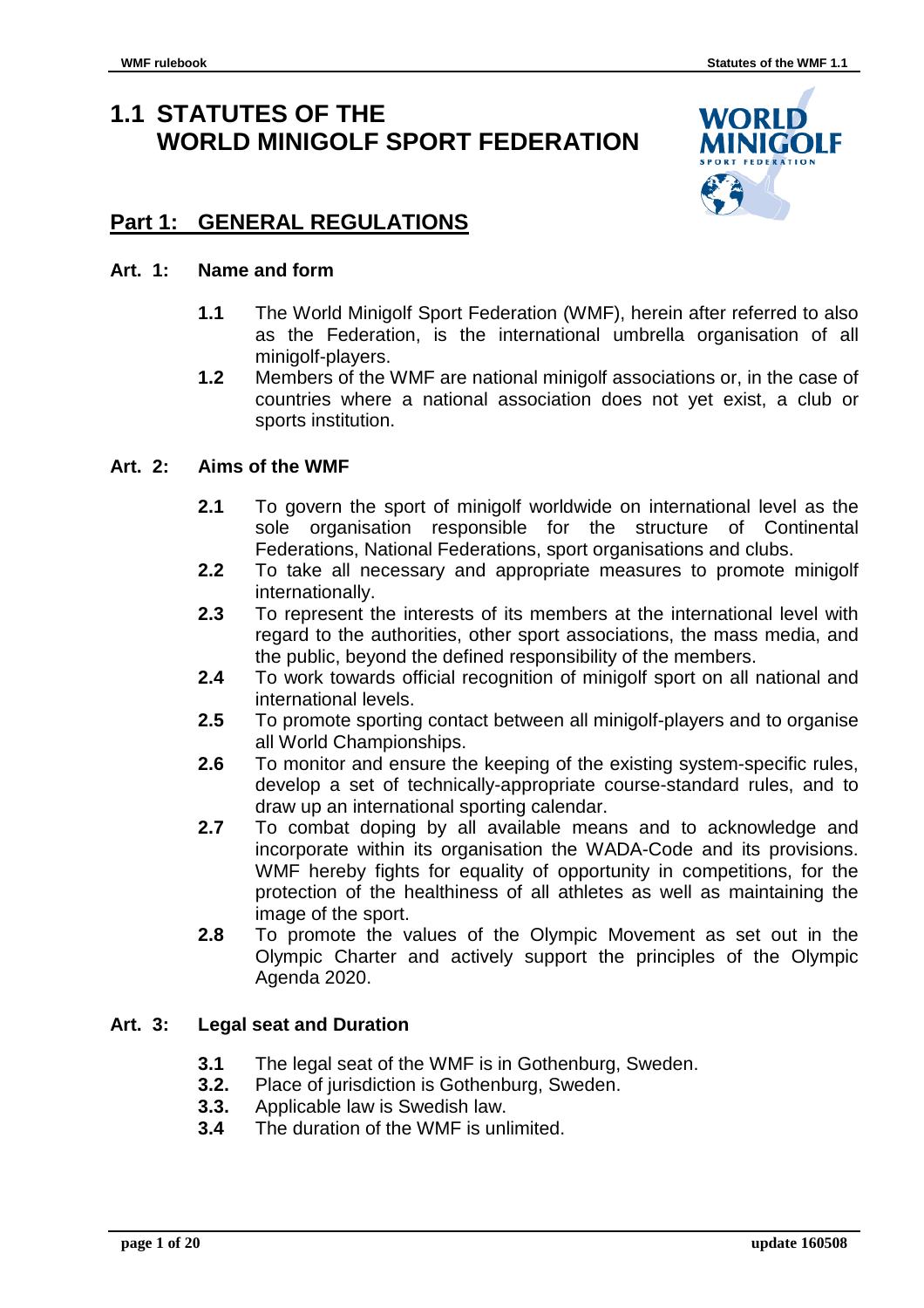#### **Art. 4: Principles**

- **4.1** The WMF stands for freedom in sport, its voluntary nature, and the community of sport.
- **4.2** The WMF makes no distinction of race or religion and is politically neutral.
- **4.3** The WMF accepts the IOC Charter as drafted in its valid version.
- **4.4** The aims of the WMF are purely non-profit-making.
- **4.5** The bodies and functionaries of the WMF work on an honorary basis. Travel costs and expenses are reimbursed strictly in accordance with the relevant regulations covering expenses.

#### **Art. 5: General provisions**

- **5.1** Both genders should be represented in committees of WMF.
- **5.2** Individuals below the age of 18 may not be elected in any committee.<br>**5.3** The name of the WMF the logos trademarks flags motto anthem
- **5.3** The name of the WMF, the logos, trademarks, flags, motto, anthem and other brands used by the WMF are protected. The active members may only use the logos, trademarks, flags, motto, anthem and other brands within the framework of their non-profit-making activities, provided such use contributes to the development of minigolf sport and does not detract from its dignity, and provided the active member concerned has obtained the prior approval of the Executive Committee based on a single decision or a regulation issued by the Executive Committee.

## **Part 2: MEMBERSHIP**

#### **Art. 6: Membership**

There are the following kinds of members:

- **6.1** Active members (Nations / Clubs / Sports Institutions)
- **6.2** Honorary members

#### **Art. 7: Admission regulations for active members**

- **7.1** Only one association may represent each nation as an active member. In countries where a national minigolf association does not yet exist, clubs or sports institutions may apply to join the WMF.
- **7.2** The admission of active members can only take place following a written application by the prospective member to the WMF. This must contain a legally binding signature. The constitution of the association/club must be enclosed.

 If a national minigolf association does not yet exist, this fact must be noted. The details of the affiliation process are drawn up in a rule issued by the Delegates Conference.

 After examination of the application document, admission may be granted by the WMF Executive Committee. The decision of WMF Executive Committee is a fully valid admission 60 days after the WMF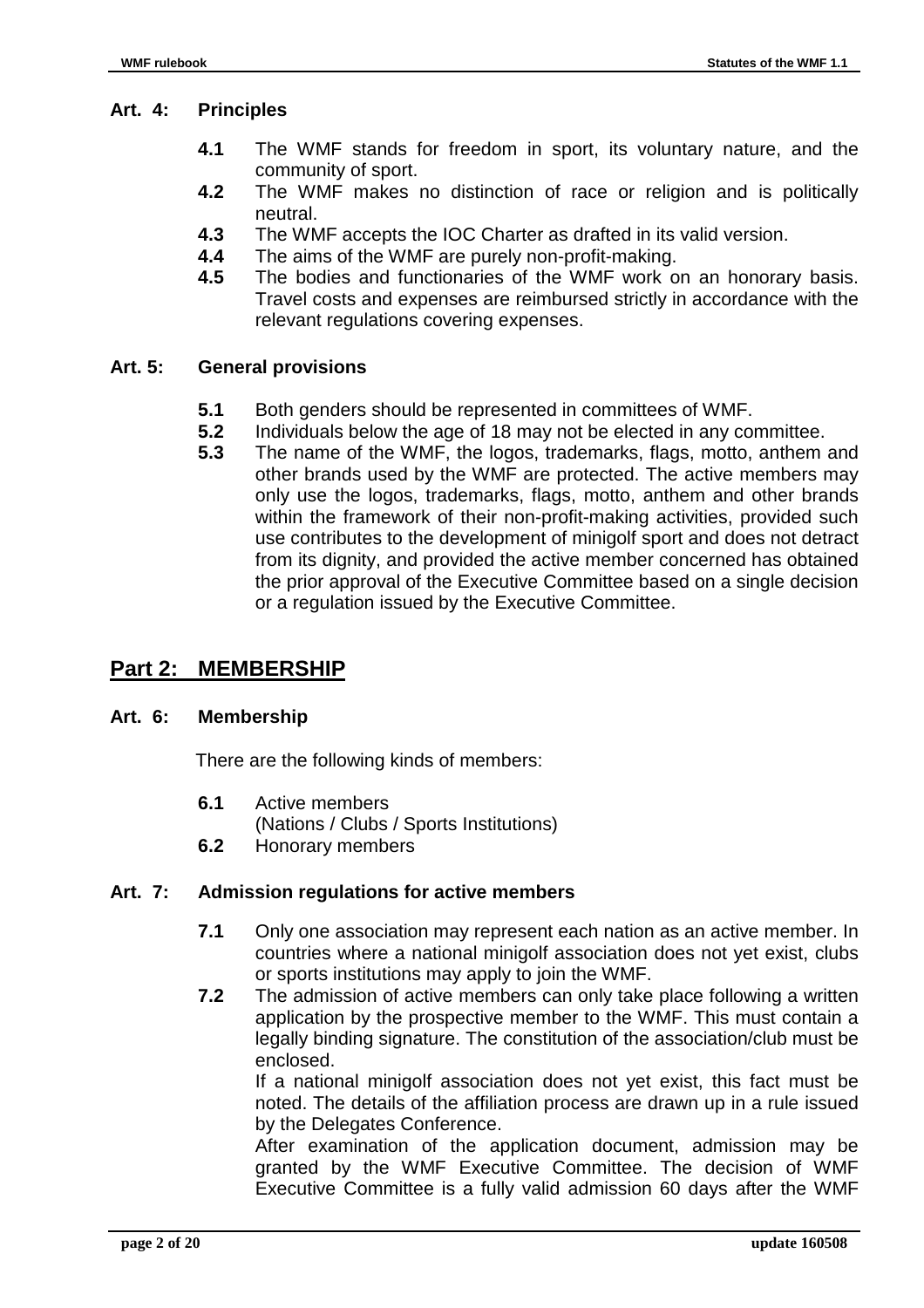Executive Committee minutes have been sent, assuming no more than two active members declare their objection in writing to the Executive Committee. If more than two active members declare their objection in writing, the admission is subject to formal ratification by the next Delegates Conference.

- **7.3** By joining the WMF, active members accept the Federation's Statutes, rules and regulations. Active members also accept the terms of the transfer of rights to license minigolf balls as well as the terms of the transfer of all media and marketing rights at WMF International Championships to WMF according to the rules stipulated in WMF Rulebook 2.11 Part 2 Article 11. Active members are obliged to make sure that these precepts are also respected by its member clubs/sports institutions and players.
- **7.4** The active members are bound by the rules of the Delegates Conference with respect of fees, charges and taxes. Active members have until April 30 of each year to pay these monies. Newly admitted active members of the WMF do not have to pay membership fees for the year of their admission and the year thereafter.
- **7.5** Newly admitted active members have all rights resulting from the Statutes immediately after their admission is ratified by the Delegates Conference.

 Notwithstanding the above, newly admitted active members may only receive reimbursements from licensing and rights agreements once the period of time during which they pay no membership fees has expired. The support of development projects is not impacted by this restriction.

#### **Art. 8: Changes of constitution**

Active members shall submit to the WMF all changes of their constitution.

#### **Art. 9: Right of appeal of active members**

An appeal against refusal of admission or an imposed sanction can be submitted to the Legal Committee within 60 (sixty) days of the announcement.

#### **Art. 10: Termination of active membership**

- **10.1** The membership of an active member expires with resignation, exclusion or disbanding of the national association or the club/sports institution.
- **10.2** The resignation of an active member must have been decided by its highest body. The minutes recording such decision must be sent by registered letter to the WMF within **3** (three) months. Membership fees must be paid until the end of the business year in which the resignation is received.
- **10.3** If an active member violates the interests of the Federation, damages its reputation, either internally or externally, or disregards or violates the Statutes, rules or regulations, the WMF Executive Committee may take sanctions against the active member concerned.

The Delegates Conference makes the final decision on an expulsion.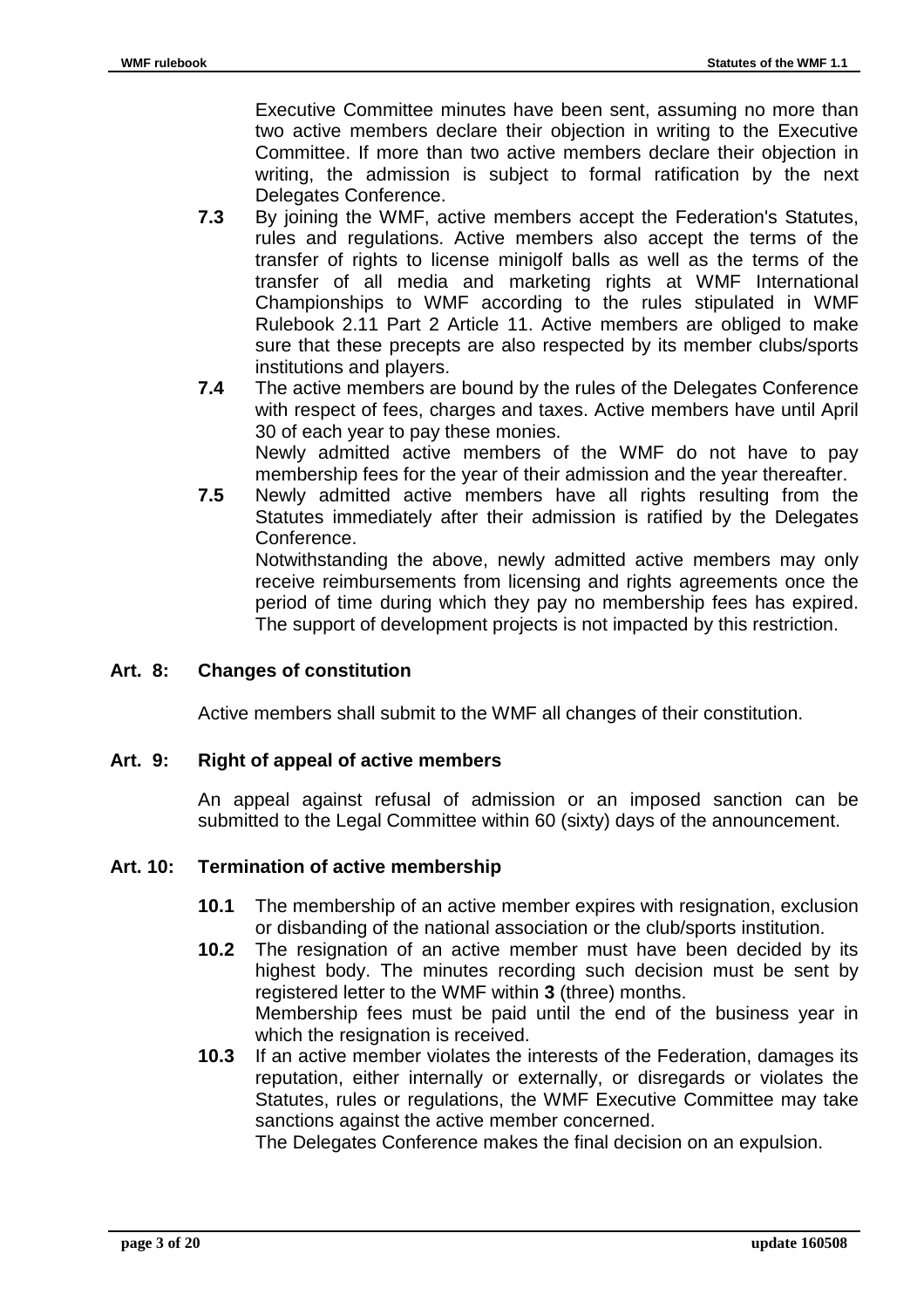#### **Art. 11: Honorary members**

- **11.1** On the suggestion of the Executive Committee or on application of an active member, the Delegates Conference can appoint honorary members individuals who have made a great personal contribution to the world-wide sport of minigolf.
- **11.2** Honorary members have no voting rights. They pay no fees. Otherwise they are treated as equal to active members.

#### **Art. 12: Members' rights**

Members have the right:

- **12.1** To participate in international championships organised by the WMF, provided that they meet with the obligations towards the WMF;
- **12.2** To receive in advance the agenda of the Delegates Conference, to be called in the meeting within the prescribed time, to take part to the meeting, and to exercise their right to vote:
- **12.3** To be informed of the state of the WMF;
- **12.4** To participate in voting and in elections;
- **12.5** To draw up proposals regarding the agenda of the Delegates Conference;
- **12.6** To nominate candidates to the committees of the WMF;
- **12.7** To exercise any other rights arising from the Statutes, rules, regulations and decisions of the WMF.

## **Part 3: ORGANISATION**

#### **1. THE DELEGATES CONFERENCE**

#### **Art. 13: Powers and duties**

- **13.1** The Delegates Conference is the highest decision-making authority in the WMF. It makes decisions on all important questions and issues arising in world-wide international minigolf sport, except in cases where such right is reserved for the members. The Delegates Conference lays down the guidelines for the running of the Federation.
- **13.2** The Delegates Conference is authorised, amongst other things, to carry out the following functions:
	- **13.2.1** Election of members of Executive Committee
	- **13.2.2** Election of members of the Technical Committee, Youth Committee, Legal Committee and Auditors
	- **13.2.3** Approval of the annual accounts and budget estimates
	- **13.2.4** Relieving Executive Committee members of their duties
	- **13.2.5** Setting of membership fees and tournament fees
	- **13.2.6** Passing resolutions on the establishment or dissolution of permanent special committees
	- **13.2.7** Passing resolutions on motions put forward by the Executive Committee, the Technical Committee, other committees or their members, or the Auditors, where applicable
	- **13.2.8** Considering and approving changes in Statutes and rules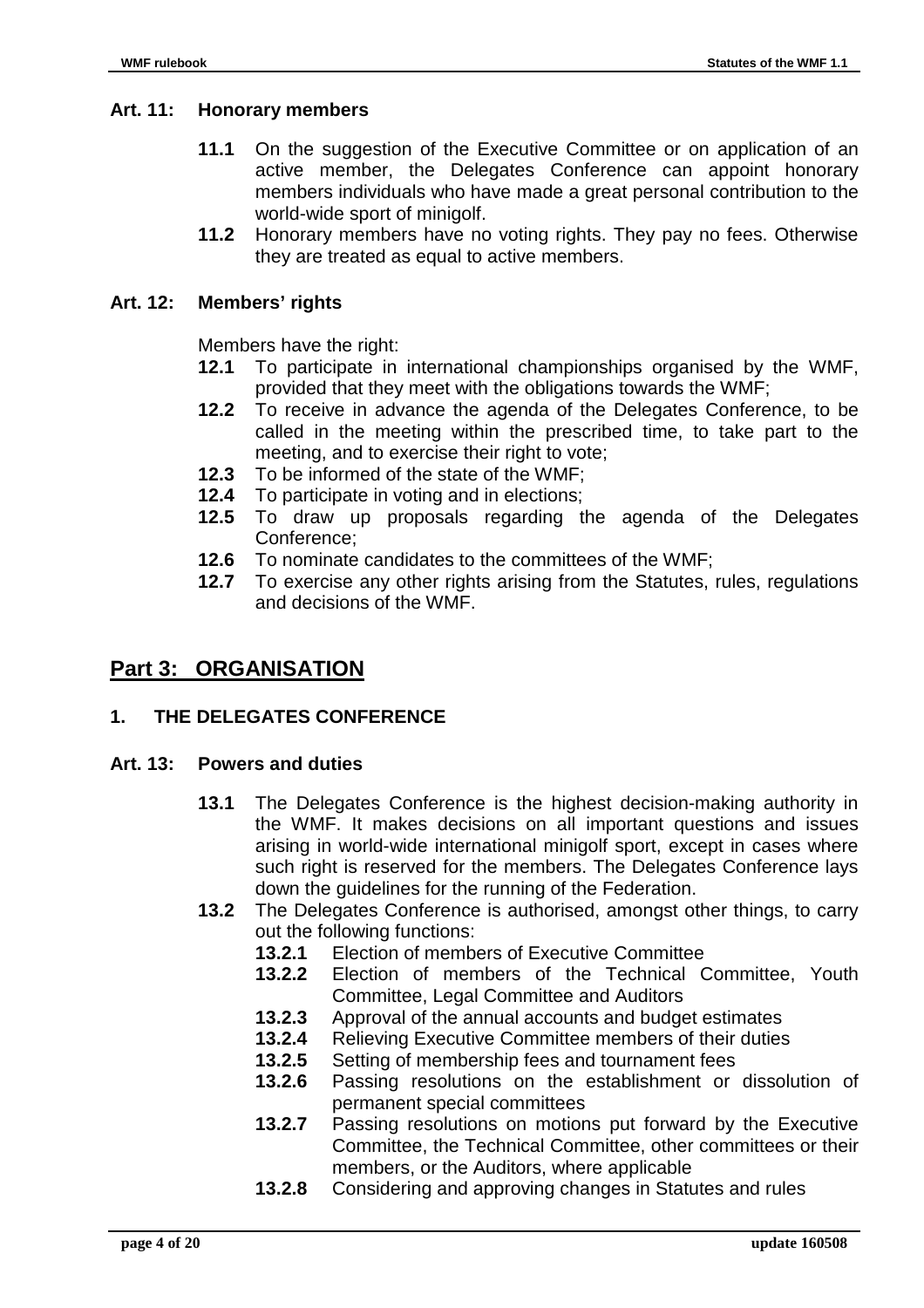- **13.2.9** Determining organisers and venues of international competitions beyond the responsibilities of the Continental Federations. In cases where the championships have not been awarded at least **4** (four) years before the event, the right to decide the venue transfers to the Executive Committee.
- **13.2.10** Expulsion of members
- **13.2.11** Dissolution of the Federation

#### **Art. 14: Structure and voting rights**

- **14.1** The Delegates Conference consists of:
	- **14.1.1** The members of the Executive Committee (with voting rights).
	- **14.1.2** The delegates of the active members (with voting rights).
	- **14.1.3** Honorary members (without voting rights).
- **14.2** General voting rights:
	- **14.2.1** Each Executive Committee member has one personal vote, which is not transferable.
	- **14.2.2** Active members with up to and including **300 active** players have **2** (two) votes, active members with **more than 300** active players and up to and **including 2500** active players have **3** (three) votes, Active members with **more than 2500** active players have **4** (four) votes. An active member's right to vote is not transferable. The number of active players is based on the membership statistics report submitted by each active member for the current year.
	- **14.2.3** Delegates of Active Members cannot use an additional personal right to vote as a member of the Executive Committee.
	- **14.2.4** A delegate can make use of all votes of the active member.
- 14.3 Voting rights at elections:
	- **14.3.1** At a Delegates Conference which has elections on the agenda, the pre-election active members and current Executive Committee members are eligible to vote.
	- **14.3.2** Only the active members are eligible to vote on elections.
	- **14.3.3** After new elections active members and the newly elected members of the Executive Committee are eligible to vote.
	- **14.3.4** Proof of voting rights: The right to vote of the delegates must be confirmed in writing by the national association or the club/the sports institution of the active member concerned.

#### **Art. 15: Quorum and passing of resolutions**

- **15.1** A Delegates Conference, which has been convened in accordance with the Statutes, always has a quorum.
- **15.2** Resolutions passed by the Delegates Conference are affected by simple majority, with the exception of such instances as are listed in the **Statutes**
- **15.3** A tied vote will result in rejection.
- **15.4** Record of proceedings
	- **15.4.1** Minutes must be taken of the resolutions passed at the Delegates Conference, and signed by both the Executive Committee member responsible for the minutes and by the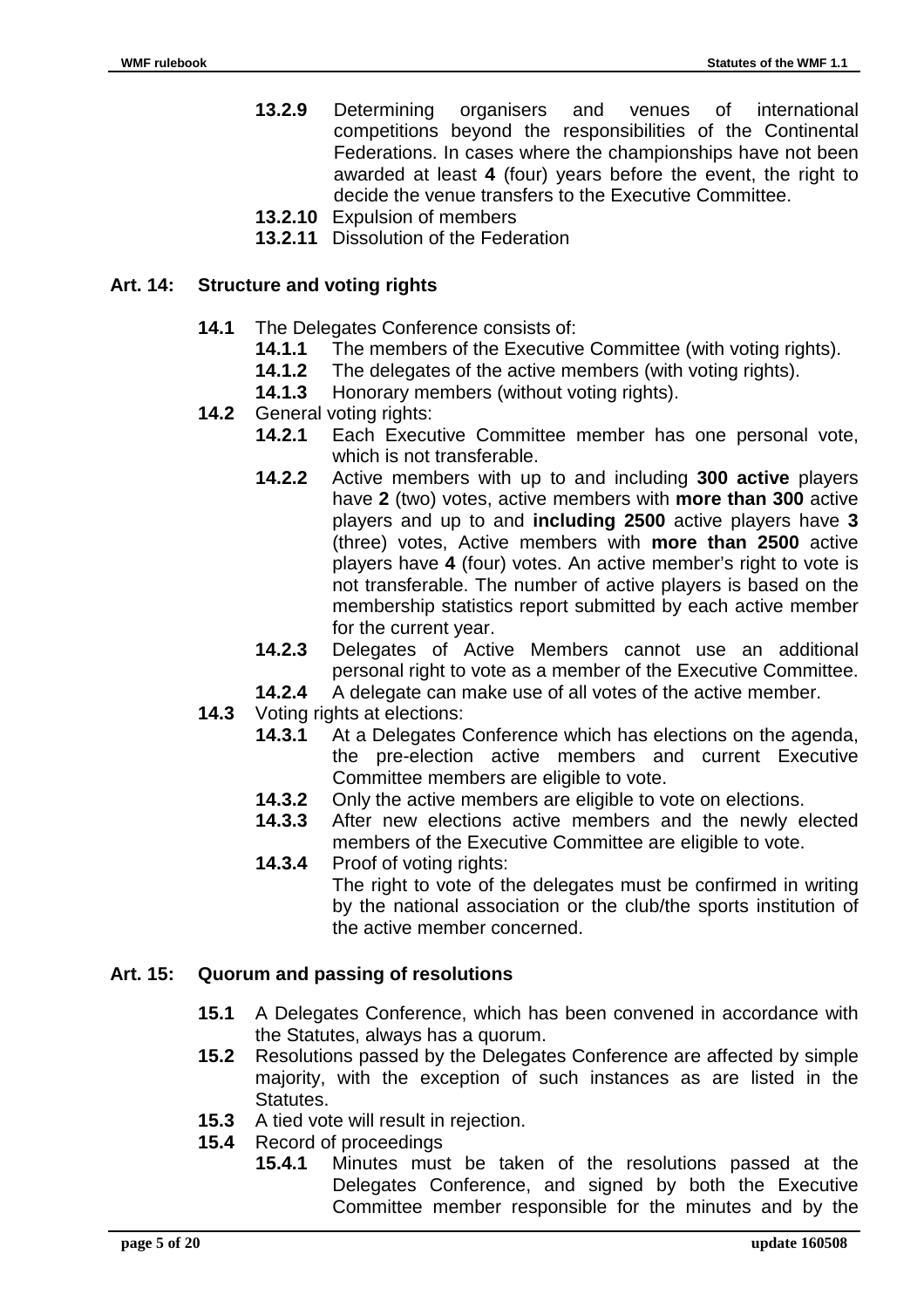person taking the minutes. The minutes must be distributed to all members not later than **60** (sixty) days after the conference.

- **15.4.2** The minutes are regarded as approved, if after **60** (sixty) days of distribution no written objections have been raised. Objections raised will be discussed at the next meeting. Until then the minutes are considered approved only in the points where no objections were raised.
- **15.5** In the event of questions and matters arising that require immediate attention, a postal vote is possible. Postal voting shall include voting by post, email and fax. A simple majority of the votes validly cast is needed, with the exception of such instances as are listed in the Statutes. A postal vote carries the same force as a resolution passed by the Delegates Conference.

This type of voting can also be used by the other bodies of the WMF.

#### **Art. 16: Elections**

- **16.1** Save any indication to the contrary in these Statutes, elections are held on the basis of the simple majority.
- **16.2** Election of the members of the Executive Committee are held on the basis of the absolute majority (**>50%**) of the votes validly cast. In the event the absolute majority is not reached in the first round, a second round will be organised, under the rule of the relative majority (the highest number of votes). In the event of a tie, a third round shall take place after the elimination of the candidate who has obtained the least number of votes in the second round; this procedure shall continue until only one candidate remains. In case of persisting equality between candidates, they shall be separated by drawing lots.
- **16.3** Illegible, void, blank or improper votes, and abstentions shall not be included in the count of validly cast votes.
- **16.4** Voting for elections shall always be carried out by secret ballot whenever there is more than **1** (one) candidate for the office up for election. Voting machines may be used provided they allow secrecy in voting.
- **16.5** In the event there is only one candidate for the position being filled, the election will be carried out by acclamation, unless an election by secret ballot is requested by at least **2** (two) active members having voting rights.
- **16.6** Voting by proxy or letter is not allowed.
- **16.7** Transfer of voting rights to other delegates or WMF committee members is not allowed.

#### **Art. 17: President and committee members in office**

- **17.1** During the election of the President, the out-going President shall, if seeking re-election, surrender the chair to a "chairman pro-tempore", elected by the Delegates Conference, who will then conduct the election.
- **17.2** Subject to a contrary decision by the Delegates Conference the reelected or newly elected President continues to chair the Delegates Conference.
- **17.3** The newly elected members of the Executive Committee take office immediately after the election.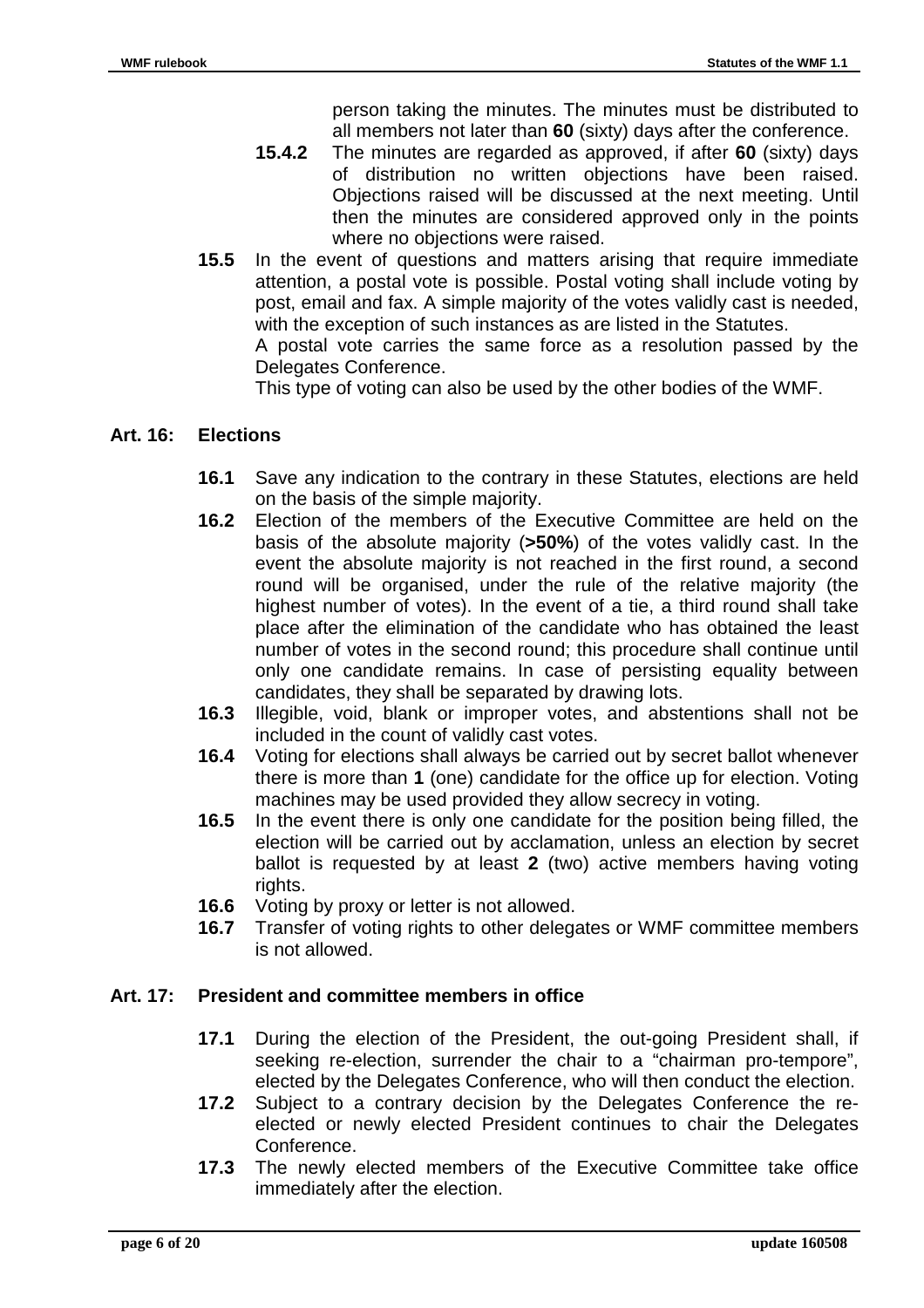#### **Art. 18: Ordinary and Extraordinary Delegates Conference**

- **18.1** Ordinary Delegates Conferences are held every **2** (two) years.
- **18.2** The Executive Committee or at least one-fifth of the active members can arrange or call for an Extraordinary Delegates Conference to be convened, as long as there are appropriate and urgent reasons for this.

#### **Art. 19: The act of convening**

- **19.1** In order for an Ordinary Delegates Conference to be convened, all members must be informed in writing and the agenda made known at least **90** (ninety) days before the date of the conference. The conference is convened by the Executive Committee member responsible for this. The exact venue and time of the conference can be announced at a later date.
- **19.2** An Extraordinary Delegates Conference can be convened at as little as **30** (thirty) days notice.

#### **Art. 20: Motions**

- **20.1** Motions can be proposed for the Delegates Conference by the following:
	- **20.1.1** The active members
	- **20.1.2** The Executive Committee
	- **20.1.3** The Technical Committee
	- **20.1.4** The Legal Committee
	- **20.1.5** The Special Committees
	- **20.1.6** The honorary members
	- **20.1.7** The Auditors
	- **20.1.8** The Continental Federations
- **20.2** Motions must be submitted with an explanation to the WMF not later than **60** (sixty) days before the Delegates Conference is to be held. A compilation of the motions is distributed by the Secretary General to all members at least **30** (thirty) days before the conference. Motions submitted after the deadline are subject to priority and will only be placed on the agenda if a **2/3** (two-thirds) majority of those present agree. These deadlines do not apply to motions proposed by the Executive Committee and the Technical Committee.
- **20.3** In the event of an Extraordinary Delegates Conference being convened, the deadline for putting forward motions is reduced to **14** (fourteen) days before the conference.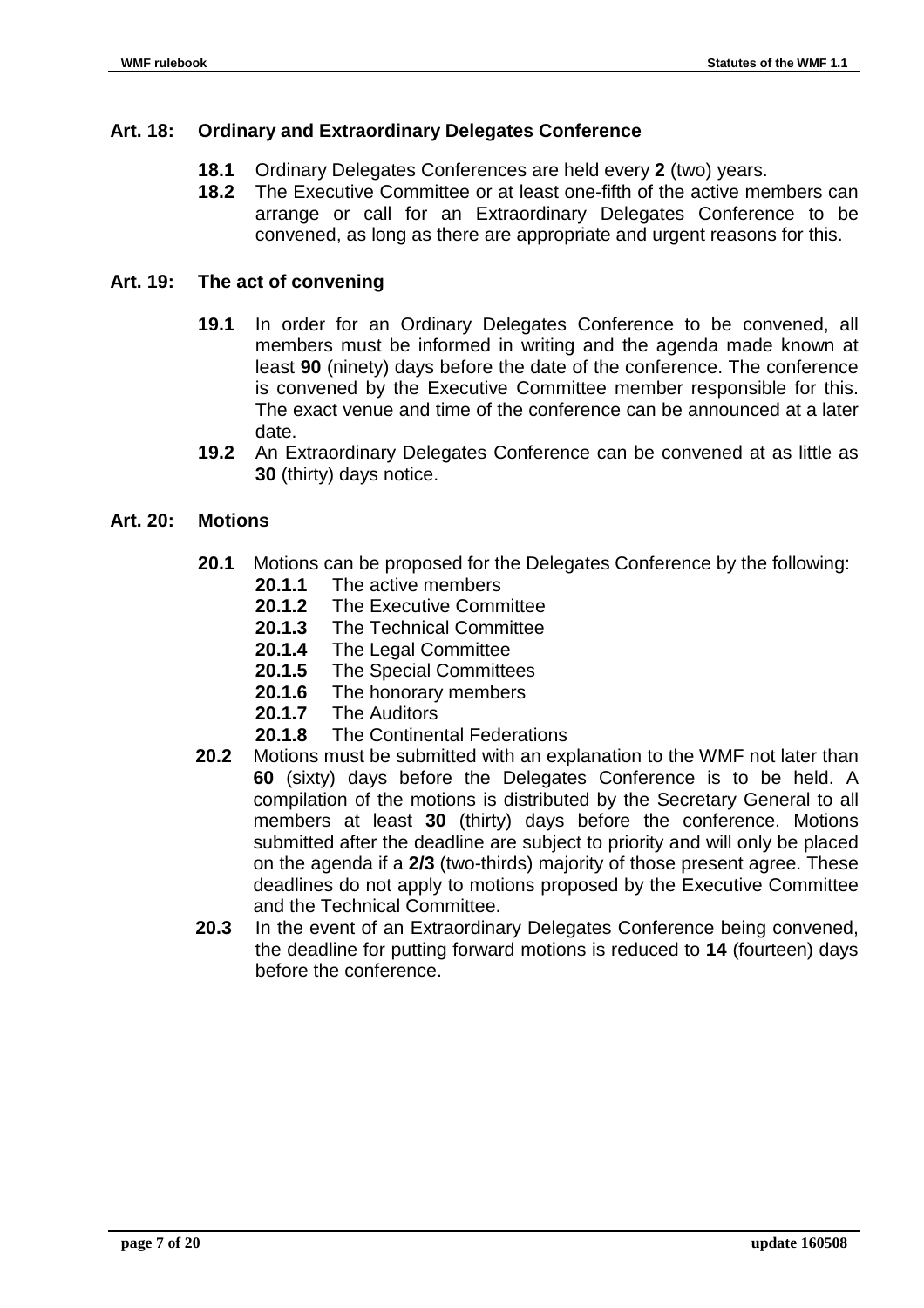#### **2. THE EXECUTIVE COMMITTEE**

#### **Art. 21: Structure**

- 21.1 The Executive Committee consists of
	- **21.1.1** The President
	- **21.1.2** The Secretary General
	- **21.1.3** The Finance Manager
	- **21.1.4** The Sport Director
	- **21.1.5** The Media Manager
	- **21.1.6** The Chairperson of the Athletes' Committee
	- **21.1.7** The Chairperson of the Medical and Anti-Doping **Committee**
	- **21.1.6** One representative of each Continental Federation. The continental representatives are nominated by the respective Continental Federations.

#### **Art. 22: Election and length of office**

- **22.1** The Executive Committee members are elected by the Delegates Conference for a period of **2** (two) years and can be re-elected repeatedly.
- **22.2** The Chairperson of the Athletes' Committee is elected according to the procedure in Article 34.
- **22.3** The Chairperson of the Medical and Anti-Doping Committee is elected according to the procedure in Article 34.

#### **Art. 23: Eligibility for the Presidency**

- **23.1** Eligibility: the following individuals are eligible
	- **23.1.1** The President elected during the last Delegates Conference, provided he declared himself to be a candidate to the position latest **45** days prior to the Delegates Conference;
	- **23.1.2** Individuals nominated by active members latest **45** days prior to the DelegatesConference;
	- **23.1.3** Other individuals are only eligible if no candidate has been nominated within the deadline or if all announced nominees are no longer candidates on the day of the Delegates Conference. If so, candidates may be nominated at the Delegates Conference. If there is no candidate, or none of the candidates is elected the newly elected Executive Committee shall elect one of its members to act as President until the next Delegates Conference.
- **23.2** Nominations, as designated in 23.1.2, by Active Members must be submitted to the WMF. A short curriculum vitae of the candidate must be added. WMF confirms each nomination by email reply within 1 working week. Additional lost nominations may be approved at the beginning of the Delegates Conference if the sender can credibly report the loss.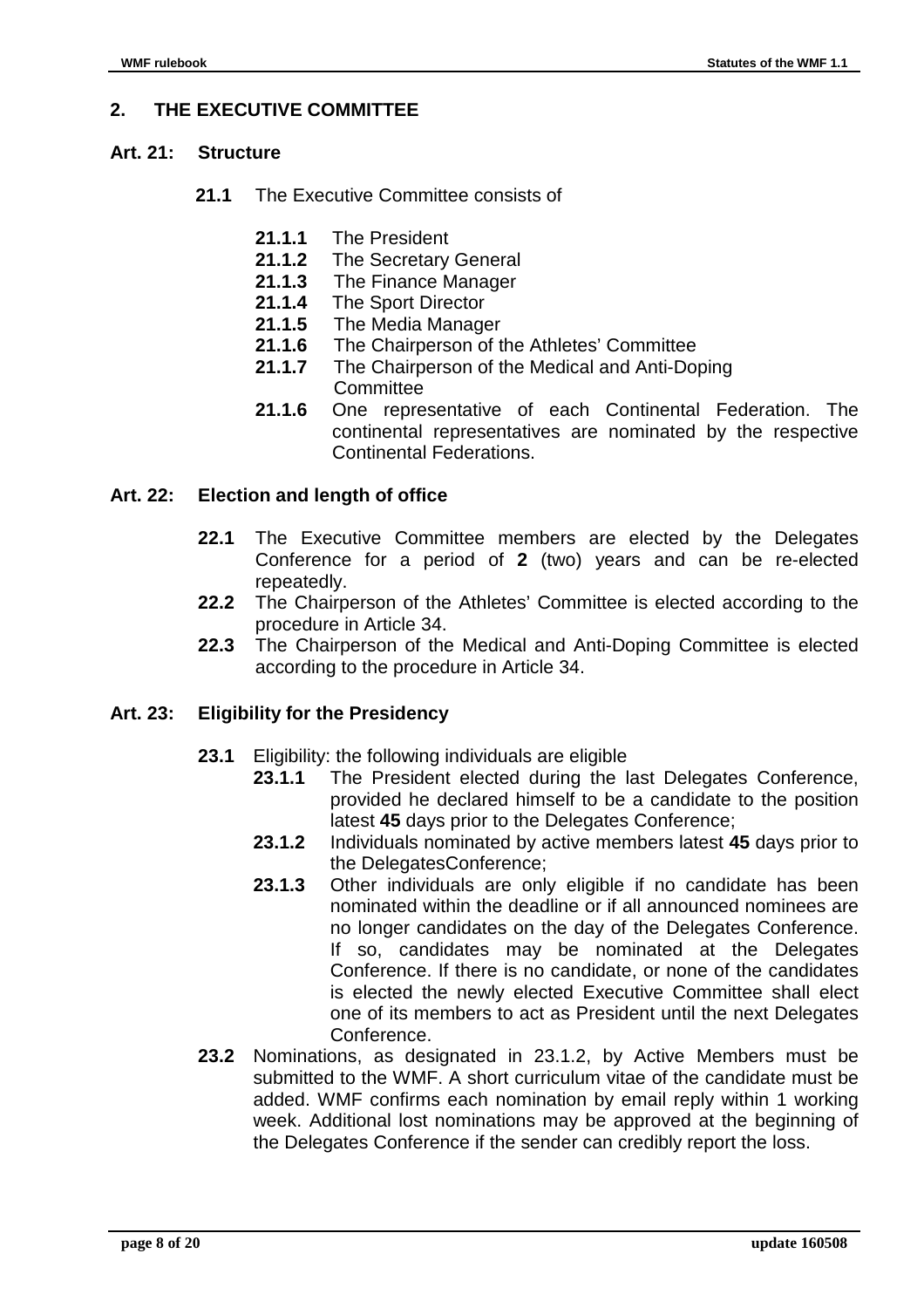**23.3** In case of resignation or demise of the President during the term of office, the Executive Committee shall elect one of its members to act as President until the next Delegates Conference.

#### **Art. 24: Eligibility for the position as member of the Executive Committee**

- **24.1** Eligibility: the following individuals are eligible
	- **24.1.1** The members elected during the last Delegates Conference, provided they declared themselves to be candidates to any particular position or positions (Art. 21.1.2-5) latest **45** days prior to the Delegates Conference;
	- **24.1.2** Individuals nominated by active members to any particular position or positions (Art. 21.1.2-5) latest **45** days prior to the Delegates Conference;
	- **24.1.3** Other individuals are only eligible if no candidate has been nominated to any particular position (Art. 21.1.2-5) within the deadline or if all announced nominees to any particular position (Art. 21.1.2-5) are no longer candidates on the day of the Delegates Conference. If so, candidates may be nominated at the Delegates Conference. If there is no candidate, or none of the candidates is elected the newly elected Executive Committee is empowered to appoint an individual to serve as member of the Executive Committee for the open position until the next Delegates Conference. Candidates which have been rejected by the Delegates Conference for any particular position may not be appointed by the Executive Committee for said position.
	- **24.2** Nominations, as designated in 23.1.2, by active members must be submitted to the WMF. A short curriculum vitae of the candidate must be added. WMF confirms each nomination by email reply within 1 working week. Additional lost nominations may be approved at the beginning of the Delegates Conference if the sender can credibly report the loss.
	- **24.3** In case of resignation or demise of an elected member (Art. 21.1.2-5) of the Executive Committee during the term of office the Executive Committee may appoint an individual to act as member until the next Delegates Conference.

#### **Art. 25: Quorum and the convening of the Executive Committee**

- **25.1** The Executive Committee meets as required or at the request of **4** (four) of its members.
- **25.2** The Executive Committee has a quorum if at least **4** (four) members are present. Each member has a personal vote which is not transferable. Art. 15.2 and 15.3 likewise apply with regard to the taking of decisions.
- **25.3** The shortest period of time in which a meeting can be convened is **30** (thirty) days.
- **25.4** Regarding decisions of the Executive Committee, a record must be produced and signed by the member of the Executive Committee responsible for its drafting. This record must be delivered to all active members, the members of all WMF-committees and all Executive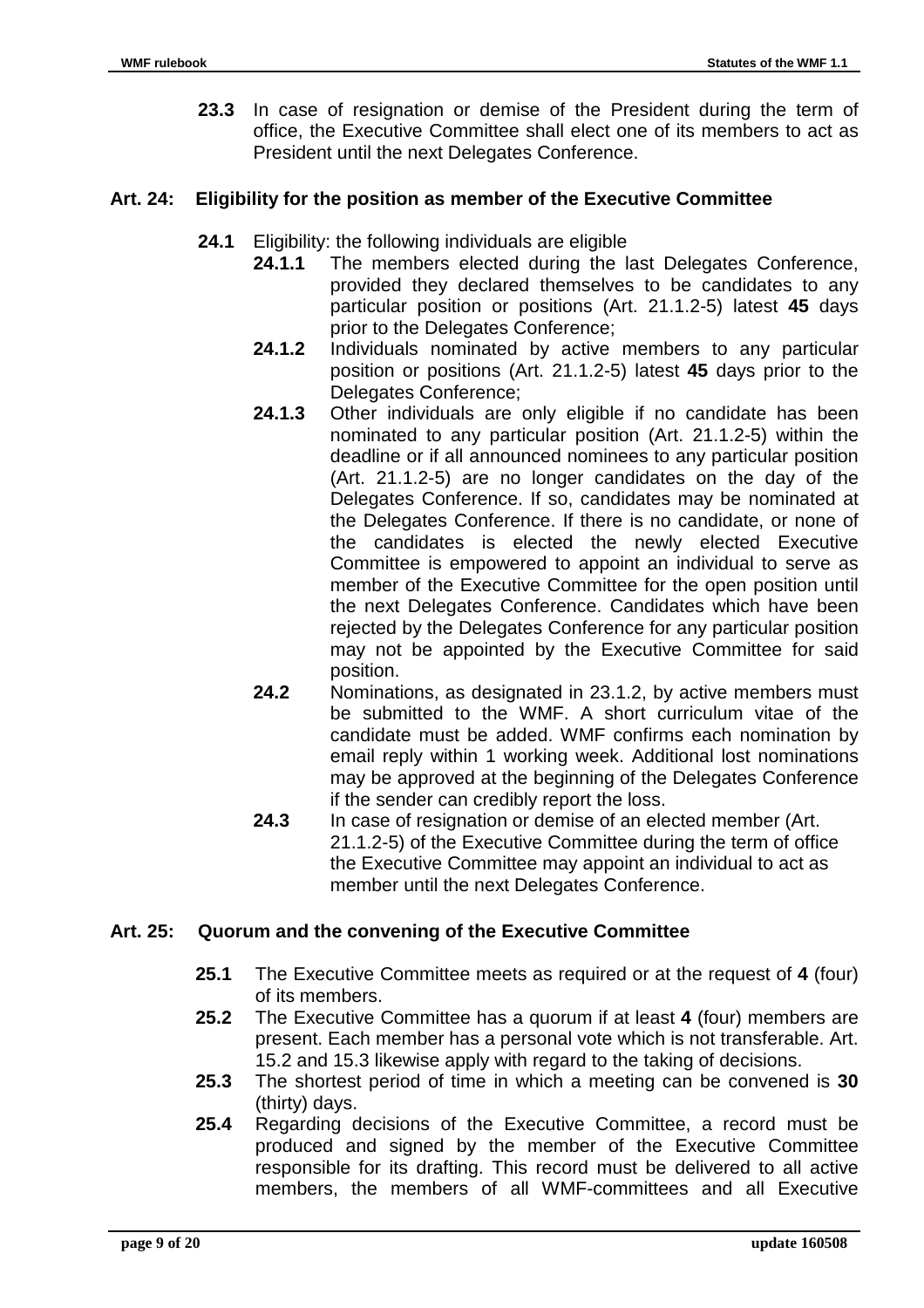Committee members not later than **60** (sixty) days after the meeting. Art. 15.4.2 also applies.

#### **Art. 26: Areas of responsibility and duties**

- **26.1** The Executive Committee is competent in all matters not belonging to any other body of WMF. In particular the following areas of responsibility and duties, are allocated to the Executive Committee:
	- **26.1.1** Administration of the Federation.
	- **26.1.2** Conclusion of all budget and financial matters.
	- **26.1.3** Drafting and releasing of periodic reports and accounts.
	- **26.1.4** Preparation for the Delegates Conference and drawing-up of the agenda.
	- **26.1.5** Implementation of all resolutions passed at the Delegates Conference.
	- **26.1.6** Protection of the Federation's interests internally and externally.
	- **26.1.7** Admission of Active Members following article 7.2 of these Statutes.
	- **26.1.8** Passing of resolutions on the establishment or dissolution of ad-hoc special committees.
	- **26.1.9** Nomination of members on all special committees for a period of 2 (two) years with the exception of such instances defined in Article 34.
	- **26.1.10** Drawing-up of the budget.
	- **26.1.11** Preparing changes in the Statutes and Rules.
	- **26.1.12** Supervision of the activities of all Committees, but not activities of the Legal Committee.
	- **26.1.13** Supervision of the WMF's sports events.
	- **26.1.14** Designation of organisers and venues for international competitions where such awards have not been made by the Delegates Conference at least **4** (four) years in advance.
	- **26.1.15** Appointment of the WMF anti-doping officer for implementation of the WMF anti-doping regulations. The anti-doping officer is supported by all areas of the WMF organisation, works independent of and reports regularly to the Executive Committee.
	- **26.1.16** Drafting and releasing of the anti-doping regulations.
- **26.2** The Executive Committee draws up a programme of functions and duties for its members.

#### **Art. 27: Legal validity**

The Executive Committee itself determines whose signatures are legally binding and it establishes their responsibilities and type of signature.

#### **Art. 28: Administration**

Appointment of a Director and other staff:

The Executive Committee may appoint a Director and other administrative staff. It determines the remuneration and the tasks of the Director and the staff. The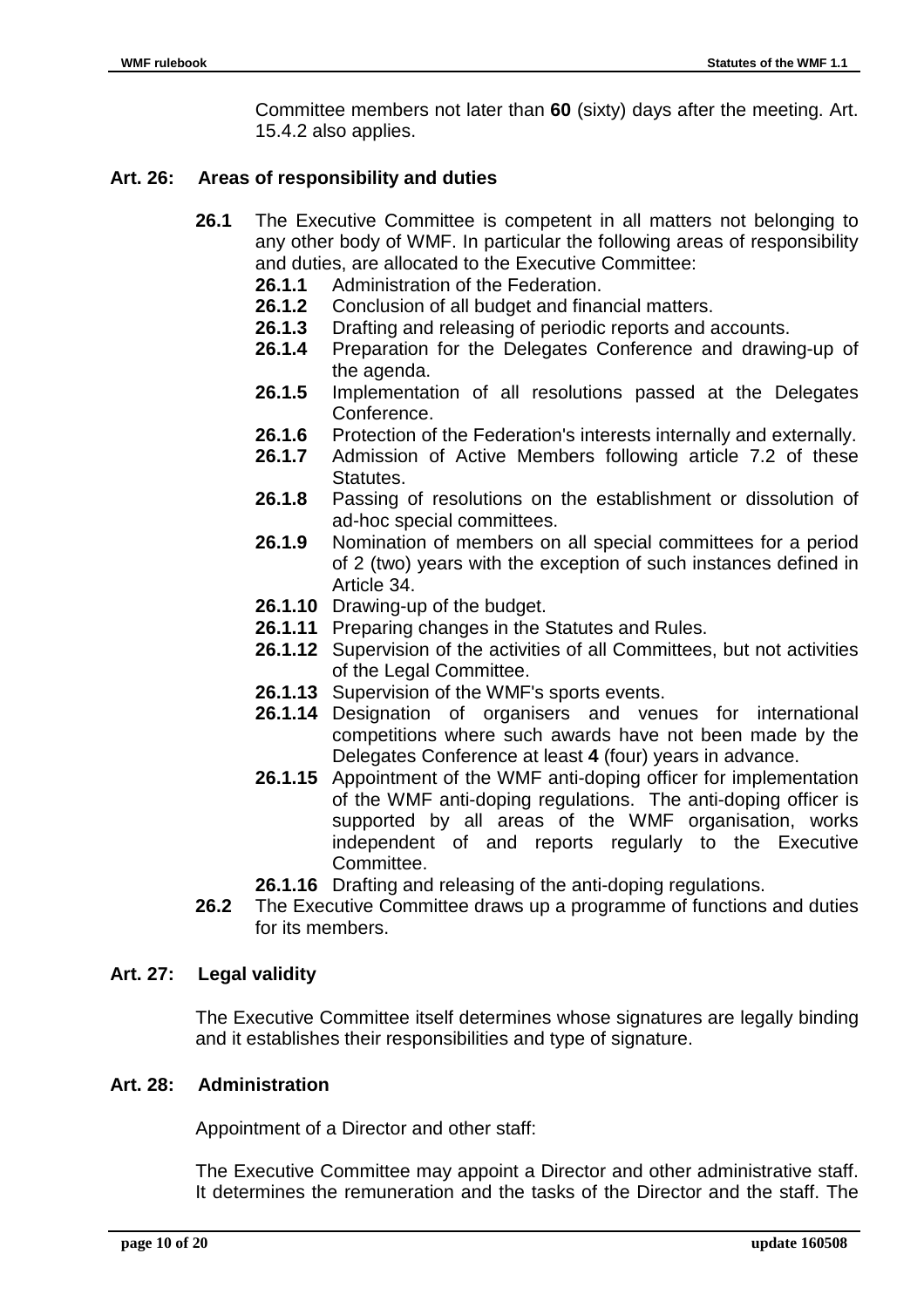Executive Committee determines the responsibilities for supervision of the Director and staff.

#### **3. THE TECHNICAL COMMITTEE**

#### **Art. 29: Structure**

The Technical Committee consists of:

- **29.1** The Sport Director (chairman)
- **29.2** The Youth Officer who is elected by the Ordinary Delegates Conference for a period of **2** (two) years. Re-election is possible.
- **29.3** One representative of each Continental Federation, none of whom are members of the WMF Executive Committee. The continental representatives are nominated by the respective Continental Federations.
- **29.4** One additional member, who is elected by the Ordinary Delegates Conference for a period of **2** (two) years. Re-election is possible.

#### **Art.30: Areas of responsibility and duties**

**30.1** The Technical Committee is an advisory body of the Executive Committee.

The Technical Committee can pass resolutions for inviting entries to competitions organised by the WMF.

- **30.2** Responsibilities of the Technical Committee include the following:
	- **30.2.1** An advisory role in general questions relating to international minigolf.
		- **30.2.2** Technical supervision of championships and other tournaments organised by the WMF.
		- **30.2.3** The passing of resolutions on proposals for general rules and regulations in international minigolf; and the presentation of these to the Delegates Conference and/or the Executive Committee.
		- **30.2.4** The right to propose venues for minigolf Championships and other competitions organised by the WMF, for introduction and passing to the Executive Committee.

#### **Art. 31: The act of convening, quorum and motions**

- **31.1** The Technical Committee meets once a year (January February) before the annual meeting of the Executive Committee. Beyond that, the Technical Committee may convene with the agreement of the President, if especially important matters arise which cannot be postponed.
- **31.2** The Technical Committee is convened by the Sport Director in accordance with Art. 19.
- **31.3** The Technical Committee has a quorum if at least **4** (four) of its members are present. Each member has a personal vote which is not transferable. Art. 15.2 and 15.3 likewise apply with regard to the taking of decisions.
- **31.4** Motions can be put forward to the Technical Committee by: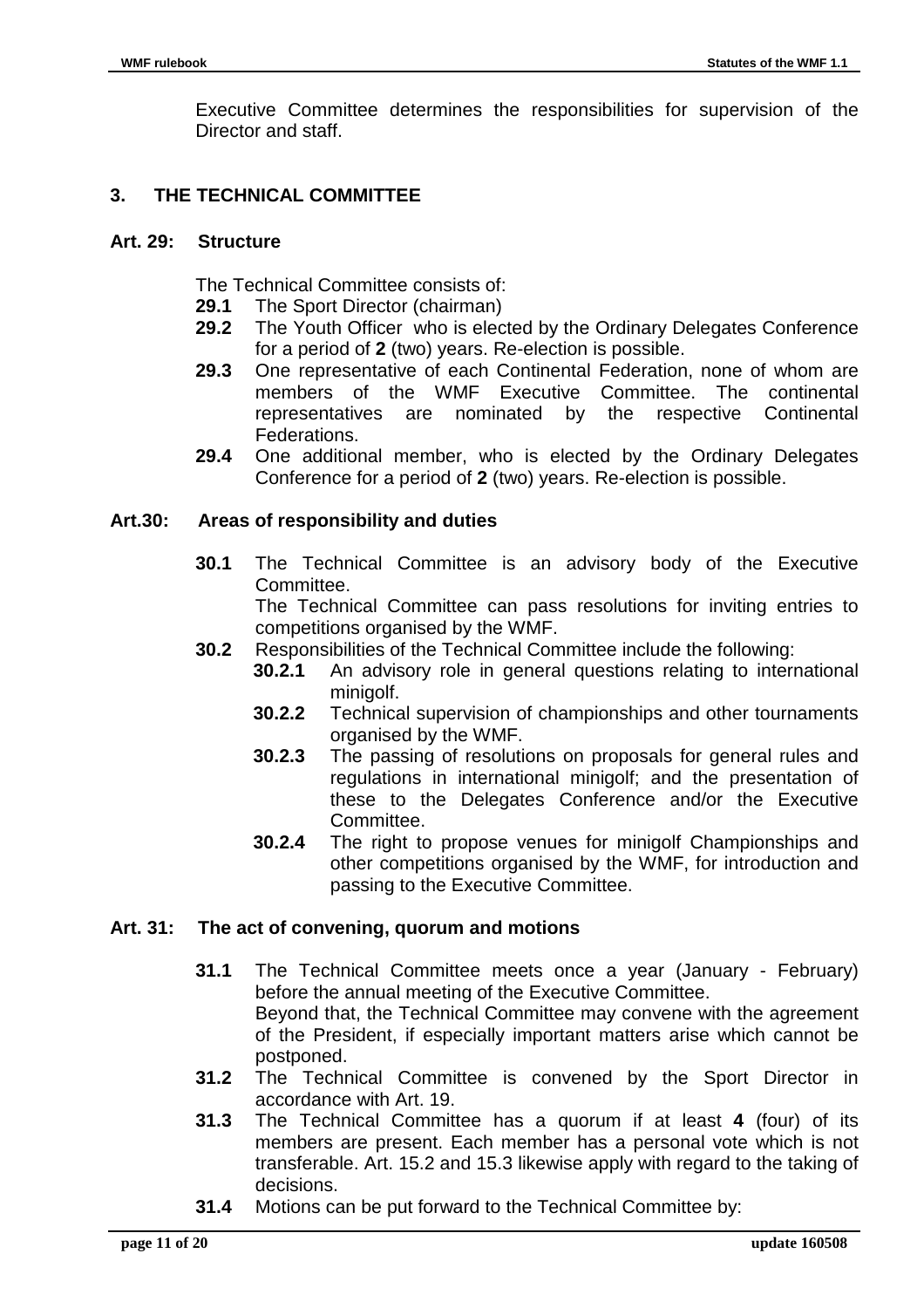- **31.4.1** The active members
- **31.4.2** The Executive Committee
- **31.4.3** The Committees
- **31.4.4** The members of the Technical Committee
- **31.5** Minutes must be taken of all resolutions passed by the Technical Committee. These must be distributed to all TC-members, to the Executive Committee and to the active members not later than **60** (sixty) days after passing of the aforementioned resolutions.

The Executive Committee has the right to raise a protest against decisions of the TC within **60** (sixty) days of the distribution of the minutes. In such cases, the matter in question must be considered at the following meeting of the TC. Art. 15.4.2 also applies here.

### **4. THE YOUTH COMMITTEE**

#### **Art. 32: Structure**

The Youth Committee consists of:

- **32.1** The Youth Officer (chairman)
- **32.2** A further **4** (four) members who must not be members of the Executive Committee.
- **32.3** These **4** (four) members of the Youth Committee are elected by the Ordinary Delegate's Conference for a period of **2** (two) years. They must not belong to the same active member, but they can be re-elected unrestrictedly.

#### **Art. 33: Areas of responsibility and duties**

- **33.1** Advice on youth related matters in the WMF.
- **33.2** The technical supervision of junior tournaments organised by the WMF.
- **33.3** Development of international youth work.
- **33.4** Advice and passing of resolutions on all necessary issues of a technical sports nature, which are required for the organisation of junior tournaments mentioned in 33.2.
- **33.5** The right to propose venues for the World- and Continental junior minigolf championships.
- **33.6** The Youth Committee is an advisory body. It presents its recommendations and proposals in the form of motions to the Technical Committee, which passes them on to the Delegate's Conference or the Executive Committee.
- **33.7** The Youth Committee is convened by the chairman as required.
- **33.8** The chairman or **2** (two) members of the Youth Committee decide on the necessity to convene (maximum once a year).
- **33.9** The Youth Committee has a quorum if at least **3** (three) members are present. Art. 15.2 and 15.3 likewise apply with regard to the taking of decisions.
- **33.10** Minutes must be taken down on resolution passed by the Youth Committee and distributed to all Youth Committee members, the Executive Committee, the Technical Committee and the active members not later than **60** (sixty) days after the passing of the resolutions. Art. 15.4.2 also applies here.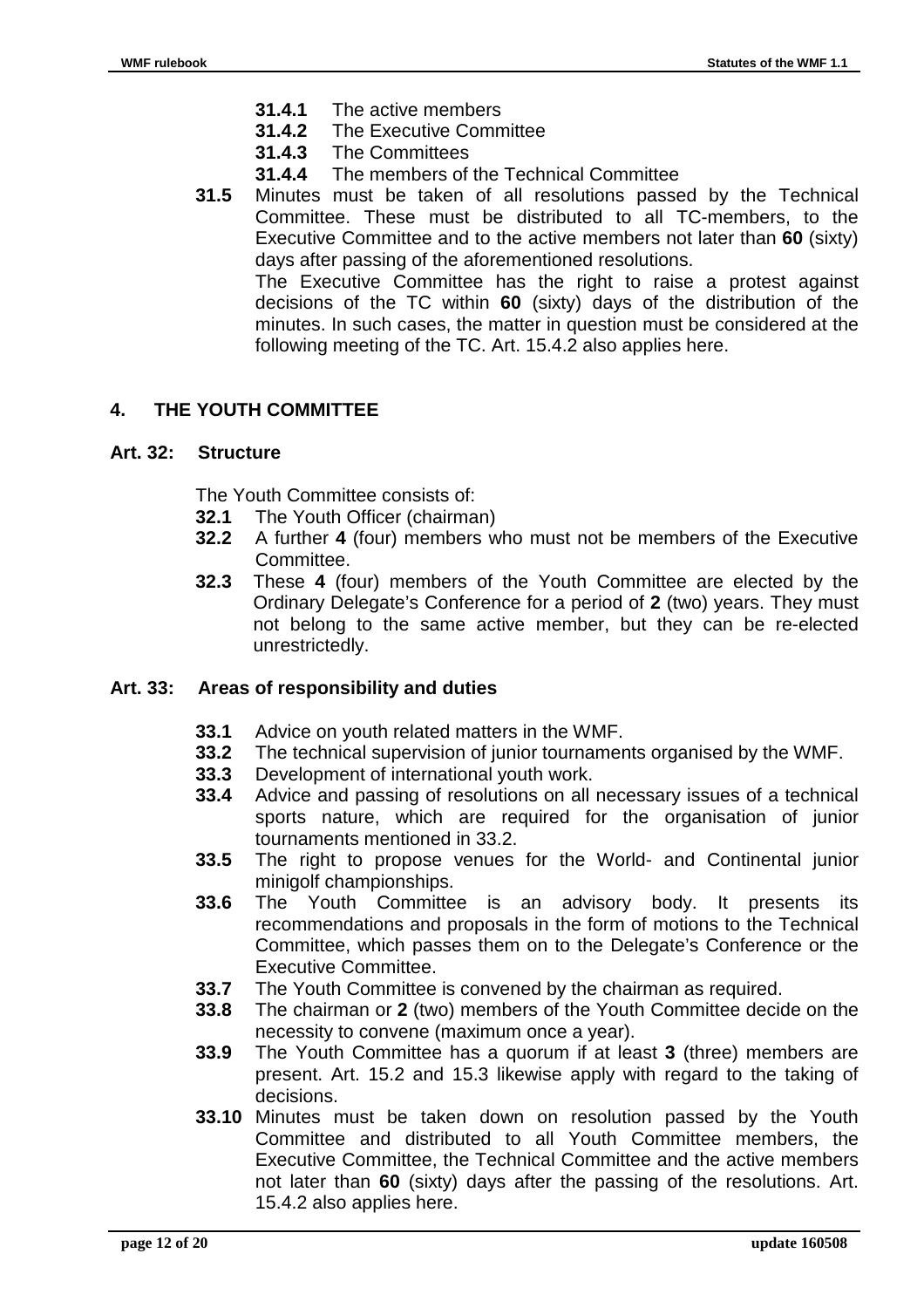#### **Art. 34: THE SPECIAL COMMITTEES**

**34.1** In general

Special Committees are convened by the chairman for a specific purpose.

Meetings and decisions can be done by personal meetings, postal services, skype or emails. In case of personal meetings the expenses are required to be budgeted.

A meeting has a quorum if at least 50% of the members take part.

Each member has a personal vote which is not transferable.

Minutes must be distributed to all members of the Committee and the WMF Executive Committee.

Art. 15.2, 15.3 and 15.4 apply with regard to the taking of decisions.

#### **34.2** Athletes' Committee

The creation ot the Athletes' Committee follows always the IOC Guidelines related to the creation of an IF Athletes' Commission.

The Athletes' Committee consists of five members with at least one female Member. At least three members are nominated by WMF Active Members and elected by the Athletes during the World Championships each odd year.

If no female candidate finishes in the top-three in voting, the selected female representative will be the one who gets the most votes of all participating female candidates.

The Chairperson is nominated between these committee members themselves who are elected by the Athletes.

Up to two members can be nominated by the Executive Committee if needed.

All members should be at least 18 years old and must be older than 16 years of age.

The Executive Committee could coopt additional associated members without voting rights to have all Continental Federations represented.

The Athletes' Committee should meet at least once a year and regularly during the World Championships and reports periodically to the Executive Committee and the Delegates Conference.

The purpose of the Committee and basic duties are:

- To examine the WMF Strategic Plan and report to the Executive Committee on areas of improvement and concerns from the athletes
- To assist the Executive Committee as a non-political group with matters and issues of relevance to all athletes by regular reports
- To bring the athletes point of view to the Medical & Anti-Doping Committee on issues concerning athletes health and anti-doping issues
- To represent international active athletes with their ideas and concerns
- To promote high standards of sportsmanship and ethical performance when athletes are competing/participating at the international level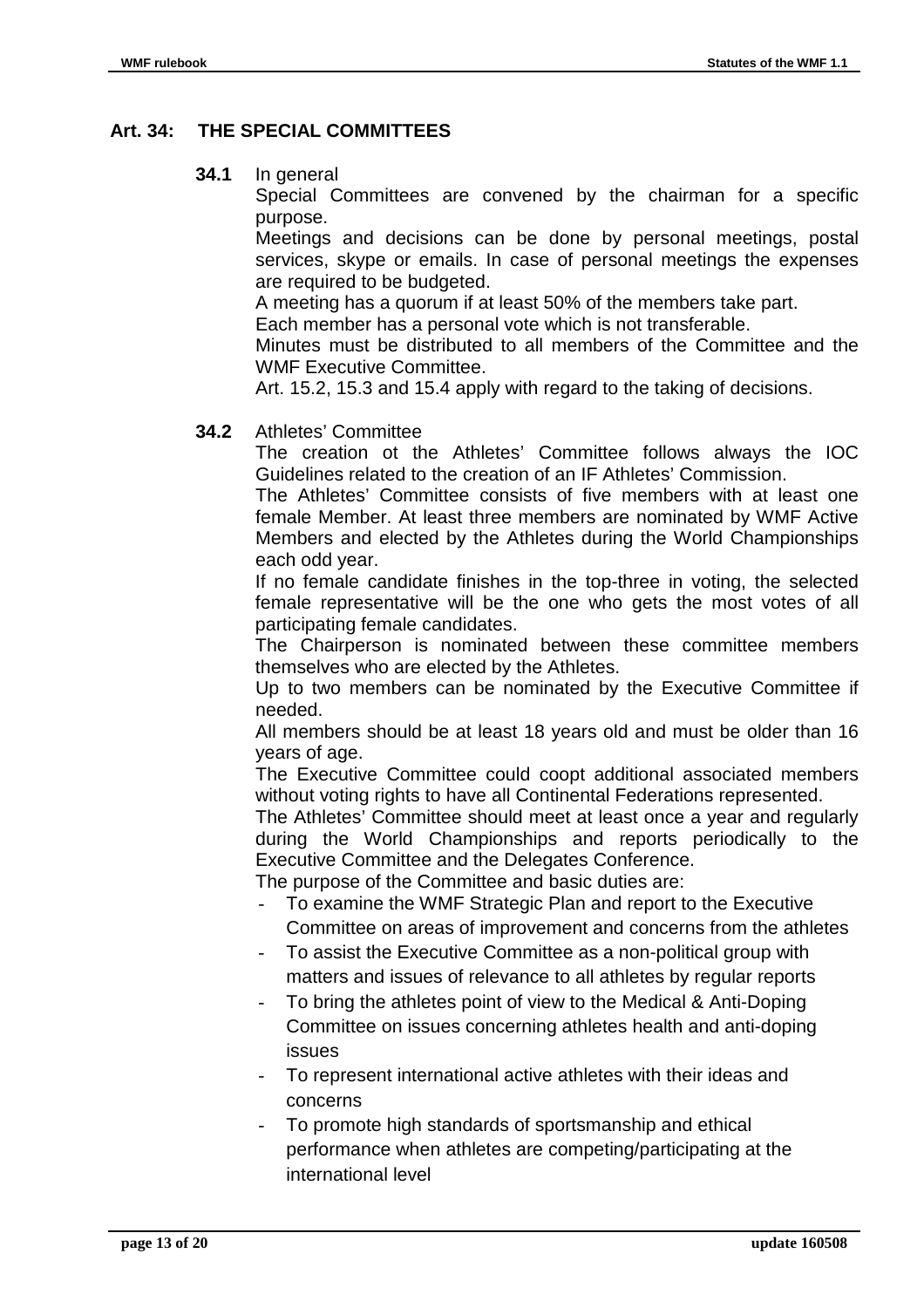- To participate in ad hoc task groups and related activities on the recommendation of the Executive Committee
- To promote the minigolf sport towards sponsors, the media and the general public
- **34.3** Medical and Anti-Doping Committee

The Medical & Anti-Doping Committee consists of 3 members with at least one female Member. If no female candidate finishes in the topthree in voting, the selected female representative will be the one who gets the most votes of all participating female candidates.

The Chair Person is nominated between these three committee members by the members themselves.

The Chairperson has a seat and voting rights within the Executive Committee.

The purpose of the Committee and basic duties are:

- To advise the Executive Committee on Medical and Anti-Doping issues
- To coordinate and approve the Anti-Doping test distribution plan
- To establish medical standards for WMF competitions
- To represent medical expertise in WMF decision making
- To supervise the safeguarding of athletes' health and welfare
- To conduct research into medical questions related to minigolf
- To act as medical supervisors for WMF competitions

#### **34.4** Therapeutic Use Exemption Committee

The Therapeutic Use Exemption Committee consists of 3 members who shall be doctors.

The purpose of the Committee and basic duties are:

- To supervise and control the WMF TUE process
- To coordinate and approve TUEs as outlined by WMF regulations
- To retain the records of TUE decisions

#### **34.5** Entourage Committee

The Entourage Committee consists of 5 members consisting of a doctor. a physiotherapist, a coach, a team manager and a journalist. The purpose of the Committee and basic duties are:

- To advise the WMF Executive Committee on questions related to the Athletes' Entourage and provide recommendations
- To promote WMF rules, regulations and guidelines for the Conduct of the Athletes' Entourage
- To ensure representation of the Entourage within the WMF governance structures
- To develop ideas and initiatives to make sure that the Entourage serves in the best interest of athletes

#### **34.6** Ethics Committee

The Ethics Committee consists of 3 members who are completely independent from the WMF.

The purpose of the Committee and basic duties are: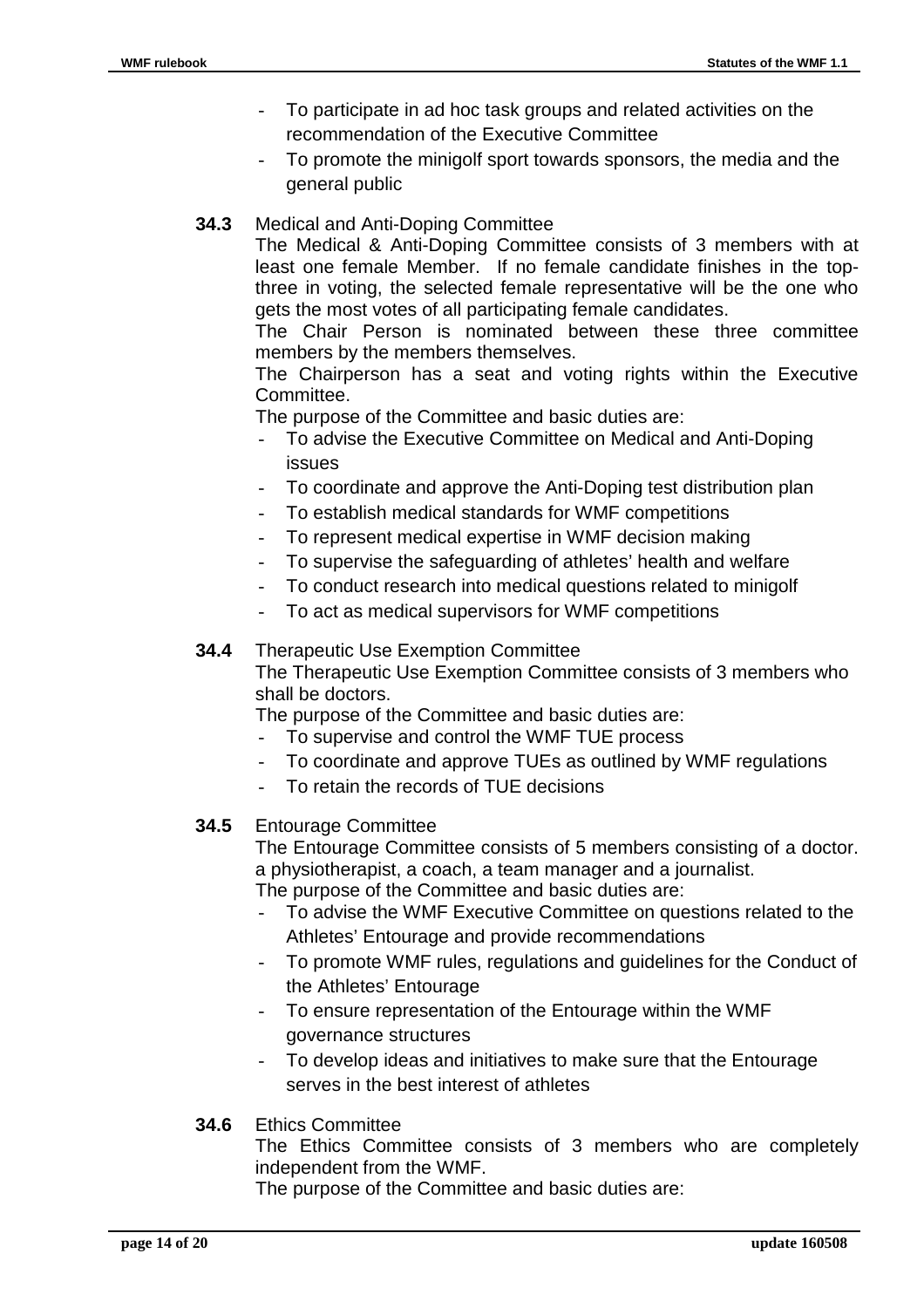- To advise the Executive Committee on questions related to Ethics in **Sport**
- To assume responsibilities and duties as defined in the WMF Code of Ethics
- To assume responsibilities and duties as defined in the WMF Conflict of Interest policy
- To monitor and develop the WMF Code of Ethics and the WMF Conflict of Interest policy and make recommendations to the Executive Committee
- To ensure the presence of ethical principles within the WMF governance structures

## **34.7** Women in Sport Committee

The Women in Sport Committee consists of 5 female members. The purpose of the Committee and basic duties are:

- To advise the WMF Executive Committee on the development and promotion of projects for women in sport
- To develop ideas and coordinate efforts to promote the participation and the role of women in minigolf sport
- To ensure representation of women within WMF governance structures
- To stand for gender issues in minigolf sport
- To be active in raising awareness about gender equality in their respective domains
- **34.8** Sport for all Committee

The Sport for all Committee consists of 10 members, where all continents should be represented.

The purpose of the Committee and basic duties are:

- To advise the WMF Executive Committee on Sport for all and development issues
- To develop ideas and projects to promote the minigolf sport on all continents on a Sport for all level
- To provide key support for new members with programs to develop minigolf sport in their countries
- To coordinate initiatives that increase global participation in minigolf sport and exchange best practices between the members
- To ensure representation of the Continental Federations within WMF governance structures

## **34.9** Media & Marketing Committee

The Media & Marketing Committee consists of up to 5 members, where all continents should be represented.

 The WMF Media Manager is automatically nominated as the Chairperson. The additional Members are nominated by the Executive Committee.

The purpose of the Committee and basic duties are: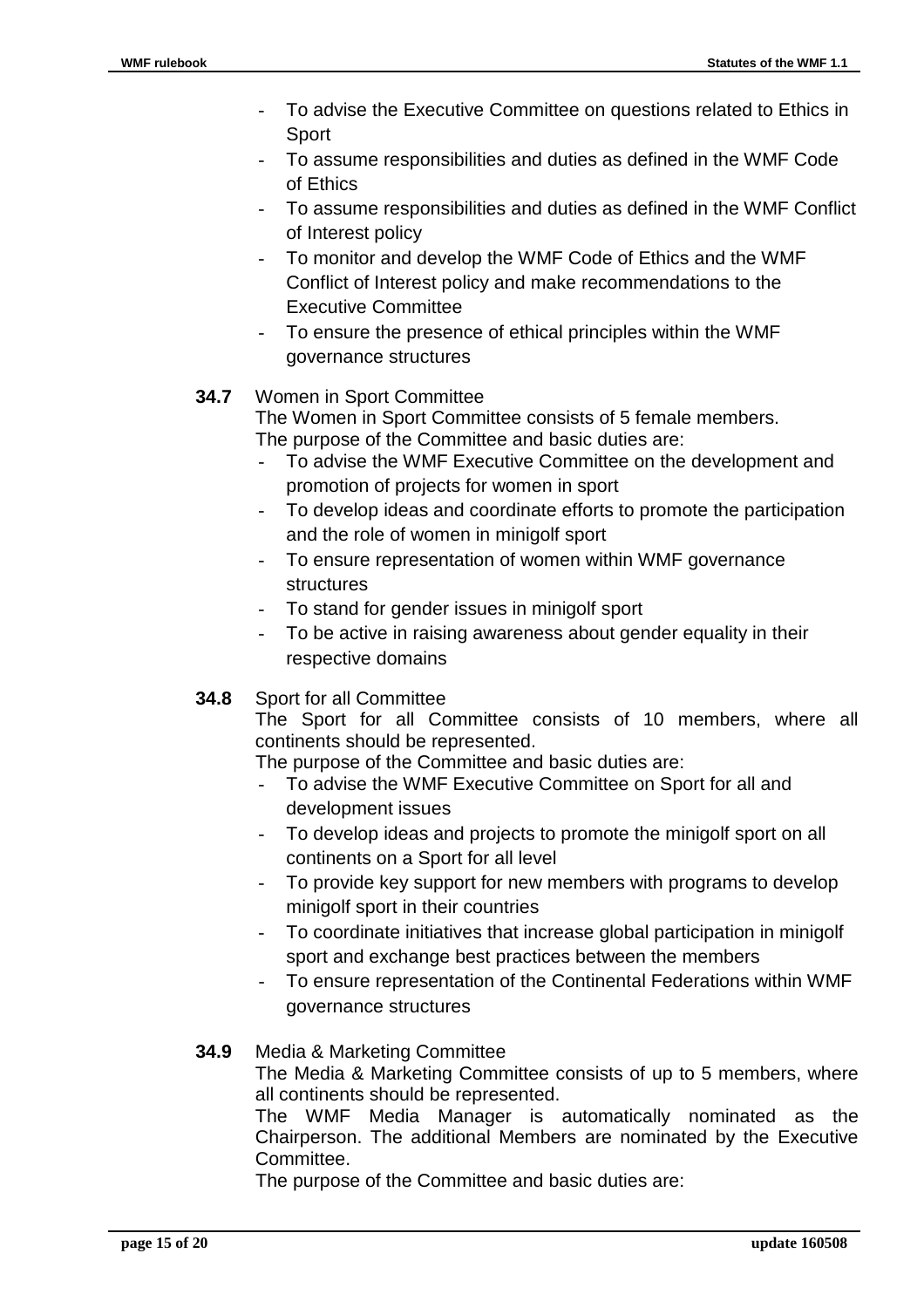- To advise the WMF Executive Committee on all media and marketing issues
- To develop ideas and projects to promote the minigolf sport worldwide
- To implement the most important media tools into the daily work of the WMF and all WMF Committees
- To develop a marketing strategy to enlarge the number of valuable cooperation partners and sponsors
- To ensure media representation of the Continental Federations and its Members within the WMF

## **5. THE LEGAL COMMITTEE**

#### **Art. 35: Structure, length of office and elections**

- **35.1** The Legal Committee consists of a chairman, **2** (two) committee members, and **2** (two) substitute members. Those on the Legal Committee must not be members of another body; nor may they belong to the same active member as one another.
- **35.2** The members of the Legal Committee are elected by the ordinary Delegates Conference for a period of **2** (two) years and they can be reelected unrestrictedly.
- **35.3** The members of the Legal Committee can not simultaneously belong to the Legal Committee and one of the following WMF bodies: Executive Committee, Technical Committee, Youth Committee, or Auditors.
- **35.4** In any case of a conflict of interest members are excluded from the participation in the deliberations and in the decision-making of the Legal Committee. This principle also applies to any case in which a member already was involved in the deliberations and decision-making as a member of a national legal committee or body in a previous instance of such case.

#### **Art. 36: Areas of competency**

The Legal Committee arbitrates and resolves all disputes between

- **36.1** The Active Members.
- **36.2** An Active Member and the WMF.
- **36.3** The Bodies of the WMF.

## **6. THE DOPING PANEL**

#### **Art. 37: Structure and nomination**

**37.1** The Doping Panel is the disciplinary legal body that applies the WADA code. It consists of a chairman who should be an attorney, **2** (two) medical educated members, **1** (one) additional member, and **1** (one) representatives of high international-level minigolf players. The members of the Doping Panel shall not be members of the bodies listed in 34.3.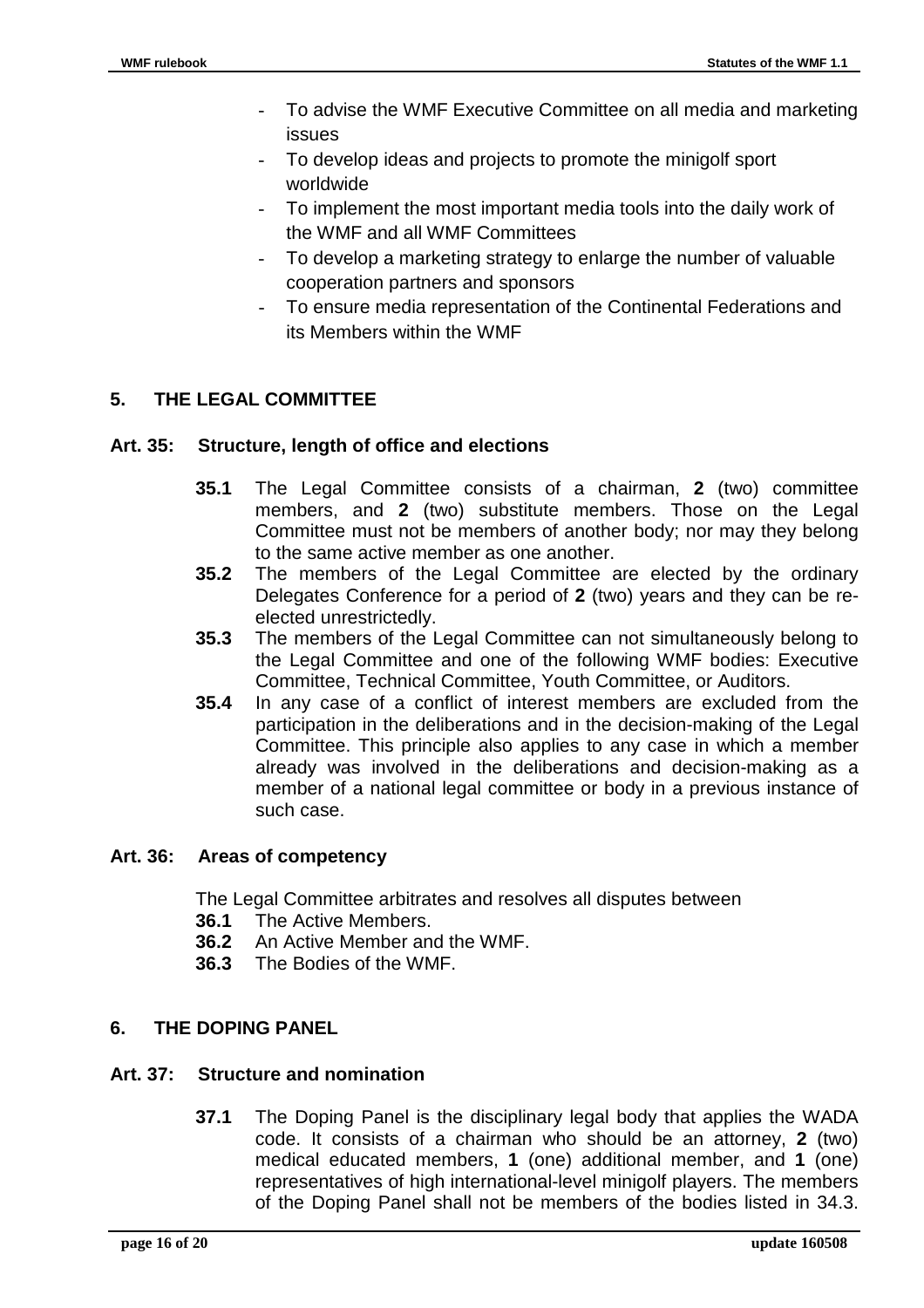The members of the Doping Panel cannot also be members of national legal bodies.

**37.2** The members of the Panel are nominated by the Executive Committee.

#### **Art. 38: Areas of competency**

The Doping Panel arbitrates and resolves all disputes concerning doping issues.

#### **Art. 39: Principles**

- **39.1** The Doping panel acts on the base of the Statutes, rules and regulations of WMF and is bound to the legal regulations of substantive law.
- **39.2** Details are regulated by the WMF Anti-Doping Regulations.
- **39.3** Decision of the Doping panel may be appealed exclusively to the Court of Arbitration for Sport (CAS) in Lausanne,. Legal remedies to these appeals in ordinary courts are hereby excluded.

#### **7. THE AUDITORS**

#### **Art. 40: Structure, length of office and elections**

- **40.1** The Delegates Conference designates **2** (two) active members to be in charge of auditing for a period **2** (two) years.
- **40.2** If possible, both designated active members should announce immediately the representative who is instructed to carry out the actual auditing.
- **40.3** In addition, the Delegates Conference may appoint an external qualified professional auditor, totally independent from the WMF, to carry out the audit.
- **40.4** The duty of an external qualified professional auditor is limited to the review of the financial accounts, unless the Delegates Conference assigns other duties.

#### **Art. 41: Duties**

- **41.1** The auditors must make a yearly report to be presented to the Delegates Conference, by way of the Executive Committee, that checks the accounts and expenditures of the WMF.
- **41.2** The auditors may carry out an audit at any time, provided they inform both the Finance Manager and the President of the WMF in writing at least **14** days in advance.
- **41.3** A written audit must be carried out at the end of the calendar year, but additionally may be carried out at any other time.

## **Part 4: FINANCE**

#### **Art. 42: Revenue**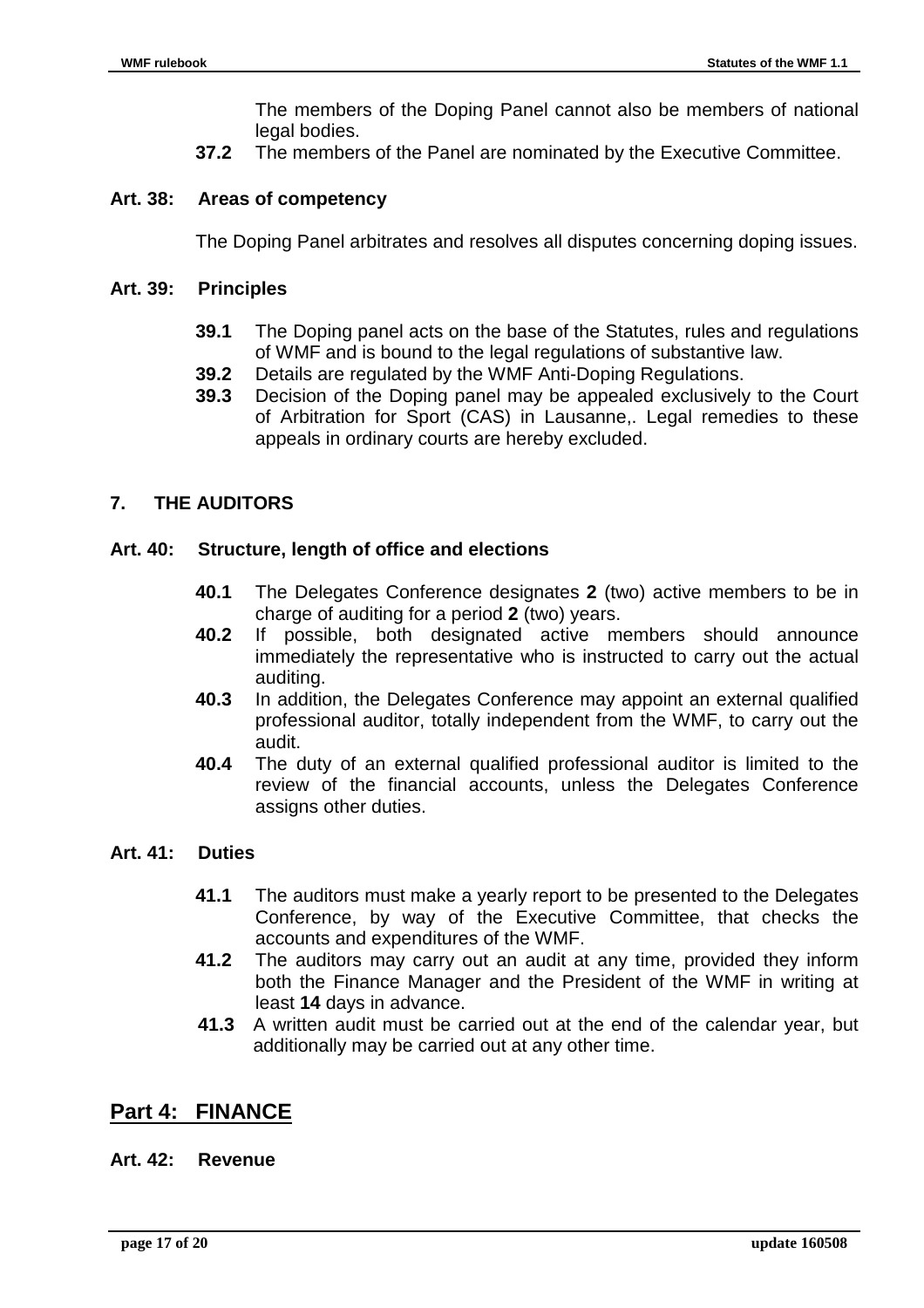The WMF primarily receives funds necessary for the fulfilment of its duties by the following means:

- **42.1** Membership fees
- **42.2** Receipts and hosting fees from events
- **42.3** From third parties
- **42.4** Donations and other fees
- **42.5** Fundraising
- **42.6** A record of contributions, to be updated by the respective Delegates Conference, is a component of the WMF finance-order.

#### **Art. 43: Membership and other fees**

**43.1** The setting of membership fees and WMF tournament fees is passed by resolution at the Delegates Conference. Active members are liable for payment of both membership and other fees noting the exception in Article 7.4.

 If an active member has a debt (membership fees or other money) owing to the WMF for more than **12** months, it foregoes its rights as a member.

**43.2** The WMF has the right to make agreements with broadcasting companies regarding the coverage of all WMF tournaments and may distribute the fees arising from such agreements. The same applies to all other media coverage.

 The task of negotiating with the media rests with the Executive Committee, unless delegated to the national minigolf association organising the event.

 Active members organising international Championships and tournaments by the order of the WMF are allowed to seek their own commercial sponsorship for these events. However, existing sponsorship agreements made by the WMF must be respected.

#### **Art. 44: Finances**

- **44.1** Budgets showing a loss exceeding 20 percent of the annual membership fee must be approved with a **two-thirds** majority of the votes present in the Delegates Conference.
- **44.2** Losses effectively incurred exceeding 20 percent of the annual membership fee must be recovered within **3** (three) years by a profit.

#### **Art. 45: Liability**

- **45.1** If a board member is taken up as acting part by a contracting party of the WMF, they can require refunding of all costs which are connected to this demand, provided that the business has been operated in an "official capacity" as a board member in execution of their board tasks.
- **45.2** Nothing in these Statutes shall constitute Members of WMF as partners for any purpose. No Member, officer, agent, or employee of WMF shall be liable for the acts or failure to act on the part of any other Member, officer, agent or employee of the WMF. Nor shall any Member, officer, agent or employee be liable for his/her acts or failure to act under these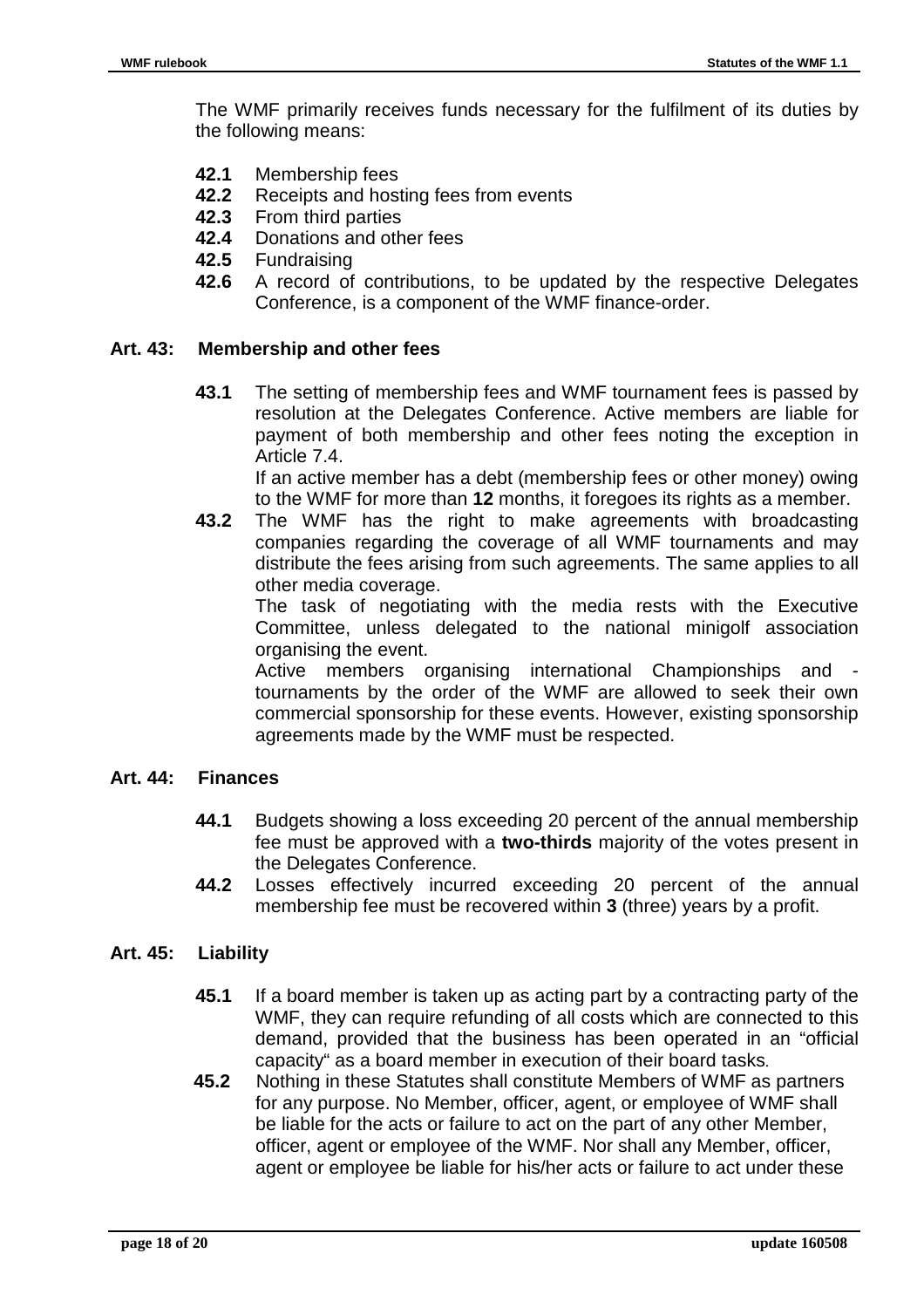Statutes, except only acts or omissions to act arising out of his/her wilful misfeasance.

**45.3** The Federation is liable to fulfil its financial commitments from its assets. An active member is also liable, if by intent or through gross negligence, that member is responsible for weakening the financial situation of the WMF.

#### **Art. 46: Financial year**

The financial year of the WMF shall run from the 1st January to the 31st of December annually.

## **Part 5: FINAL CLAUSES**

#### **Art. 47: Dispute resolution**

- **47.1** Any appeal against a final decision made by the WMF Legal Committee or the WMF Doping panel arising from or related to the Statutes, rules, regulations and decisions of WMF will be submitted exclusively to the Court of Arbitration for Sport (CAS), in Lausanne, Switzerland and settled definitely in accordance with the CAS code of Sports-related Arbitration.
- **47.2** Legal remedies from any ordinary court of any country are hereby excluded.

#### **Art. 48: Changes in the Statutes**

Changes in the Statutes can only be passed by resolutions of the Delegates Conference. A two-thirds majority of the votes of those participants registered in the participants list is required.

#### **Art. 49: Dissolution of the Federation**

- **49.1** The WMF can be dissolved:
	- **49.1.1** Pursuant to a merger with another sport association or associations
	- **49.1.2** By liquidation.
- **49.2** The dissolution of the Federation can only be passed by resolution in a specially convened Extraordinary Delegates Conference. A **threequarters** majority of the votes of those participants registered in the participants list is required to pass the resolution.
- **49.3** The dissolution of the Federation should be carried out by the President, unless the Delegates Conference has appointed another person.
- **49.4** In the case of a merger, any remaining assets will be transferred to the amalgamated federation. In the case of liquidation, assets will be passed to the International Olympic Committee (IOC) for non-profit-making sporting purposes.

#### **Art. 50: Rules and regulations**